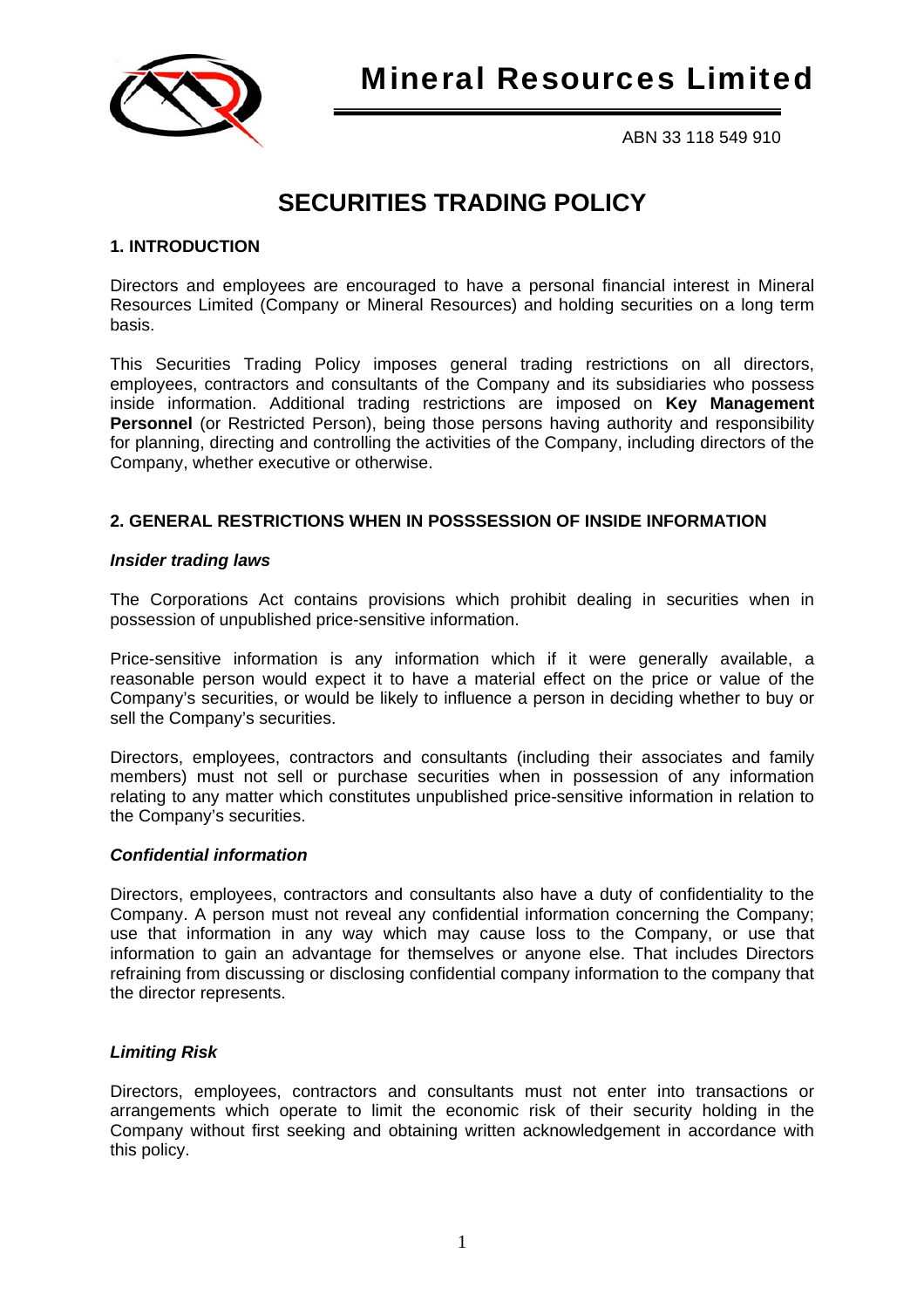# **3. TRADING RESTRICTIONS**

In accordance with ASX Listing Rules, additional restrictions on trading in the Company's securities apply to the Company's Key Management Personnel.

## *Key Management Personnel defined:*

Key Management Personnel generally hold positions where it can be assumed that they will have inside information regarding the Company. Accordingly, additional requirements apply for any proposed trading in shares by Key Management Personnel.

The following positions will generally be considered Key Management Personnel for the purpose of the operation of this policy:

- 1. Directors,
- 2. Senior Executives:
	- a. General Manager PIHA,
	- b. General Manager CSI,
	- c. Technical Director,
	- d. Chief Financial Officer,
	- e. General Manager Iron Ore, and
- 3. Other Senior Executive positions advised separately in writing by the Managing Director from time to time.

#### *Closed Periods*

Key Management Personnel, or any of their associates and family members, must not trade in the Company's securities, or in financial products issued or created over or in respect of the Company's securities, during a **Closed Period**. The following periods are designated as Closed Periods for the purpose of this policy:

- The period commencing one month before each half yearly and annual results publications and ending at 10 am on the business day after release of half yearly and annual results; or
- Additional periods when Key Management Personnel are prohibited from trading, which are imposed by the Company from time to time when the Company is considering matters which are subject to Listing Rule 3.1A.

#### *Exceptional Circumstances*

In exceptional circumstances, the Chairman may provide written clearance to Key Management Personnel to trade in a Closed Period if:

- the sale of the Company's securities is necessary to alleviate severe personal hardship;
- the Key Management Personnel has entered into a binding commitment prior to the Company being in a Closed Period where it was not reasonably foreseeable at the time the commitment would extend into a Closed Period;
- the Key Management Personnel is required by a court order, or there are court enforceable undertakings to transfer or sell the securities of the Company or there is some other overriding legal or regulatory requirement for him or her to do so;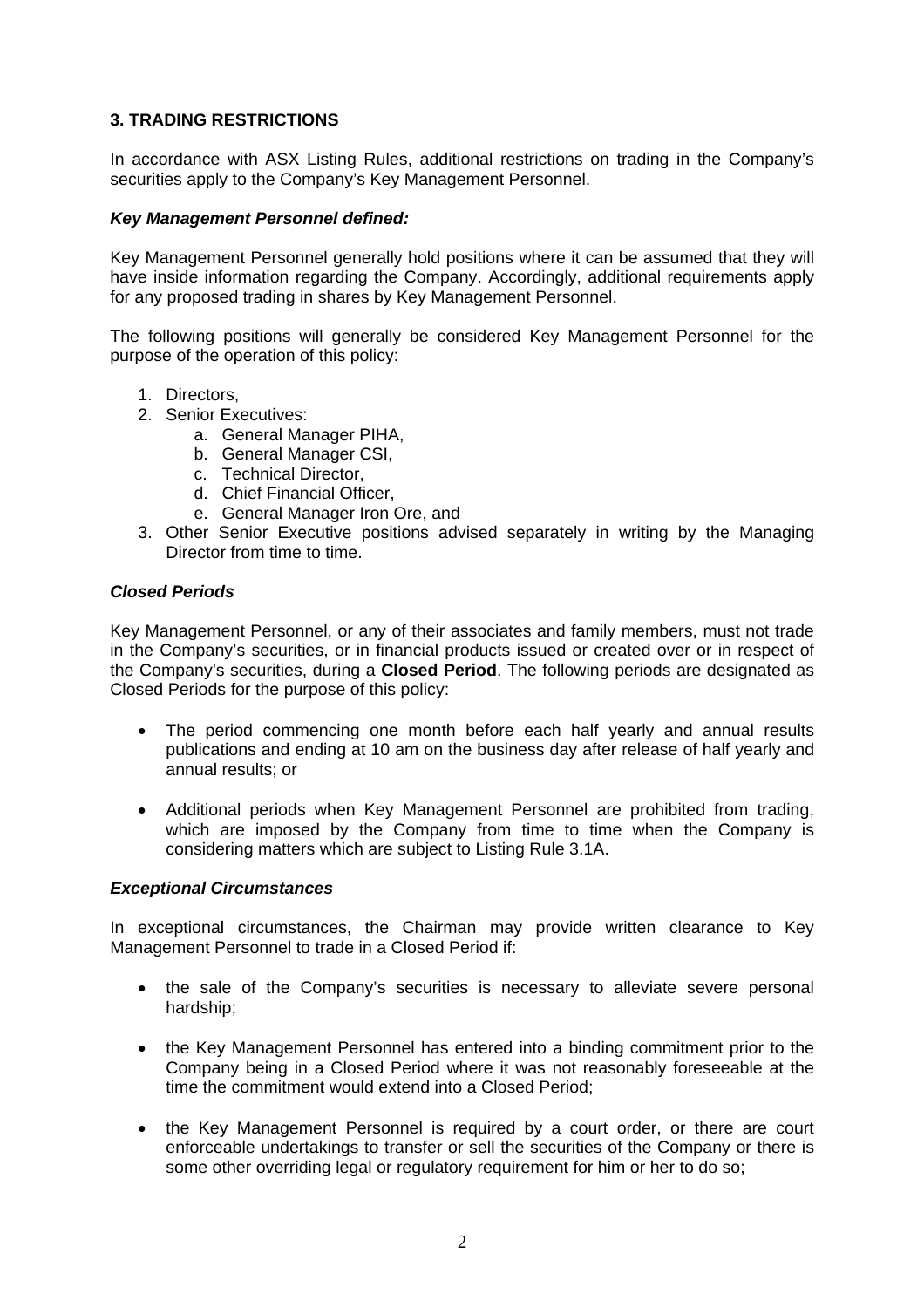• there are other circumstances which have not been identified in this Securities Trading Policy, that are deemed exceptional by the Chairman (or by at least one other Director in respect of any trade by the Chairman), and the proposed sale or disposal of the relevant securities is the only reasonable course of action available.

## *Requirements before trading*

Before trading, or giving instructions for trading in the Company's securities, a director or Key Management Personnel must:

- (i) notify the Chairman in writing of his intention to trade;
- (ii) confirm that he does not hold any inside information;
- (iii) if he is seeking clearance to trade in exceptional circumstances, provide full disclosure of such circumstances;
- (iv) have been notified in writing by the Chairman (such response to be provided as soon as practicable upon receipt of notification but in any event no more than 48 hours after receipt of notification) that there is no reason to preclude him from trading in the Company's securities as notified; and
- (v) comply with any conditions on trading imposed by the Chairman (including, for example, any time limits applicable to the clearance).

Where the Chairman intends to trade in the Company's securities, he must notify and obtain clearance in the abovementioned manner from at least one other director and written acknowledgement by the Company Secretary before trading, or giving instructions for trading.

Written notification under this Securities Trading Policy via email is acceptable.

## *Director Notification of Trading*

Directors must notify the Company Secretary of any dealings in the Company's securities immediately any such dealings occur. The Directors appoint the Company as their agent for the purposes of compliance with the disclosure requirement on Directors share trading contained in ASX Listing Rule 3.19. Directors shall be responsible for providing information to the Company Secretary in order for him/her to ensure compliance with Listing Rule 3.19.

If the Director engaged in trading during a Closed Period, the Director must confirm to the Company Secretary that written clearance to trade was provided by the Chairman and the date on which this was provided.

#### *Trading not subject to the Trading Policy*

The following is excluded from the operation of this Securities Trading Policy:

- transfers of securities of the Company already held into a superannuation fund or other saving scheme in which the Restricted Person is a beneficiary;
- an investment in, or trading in units of, a fund or other scheme (other than a scheme only investing in the securities of the Company) where the assets of the fund or other scheme are invested at the discretion of a third party;